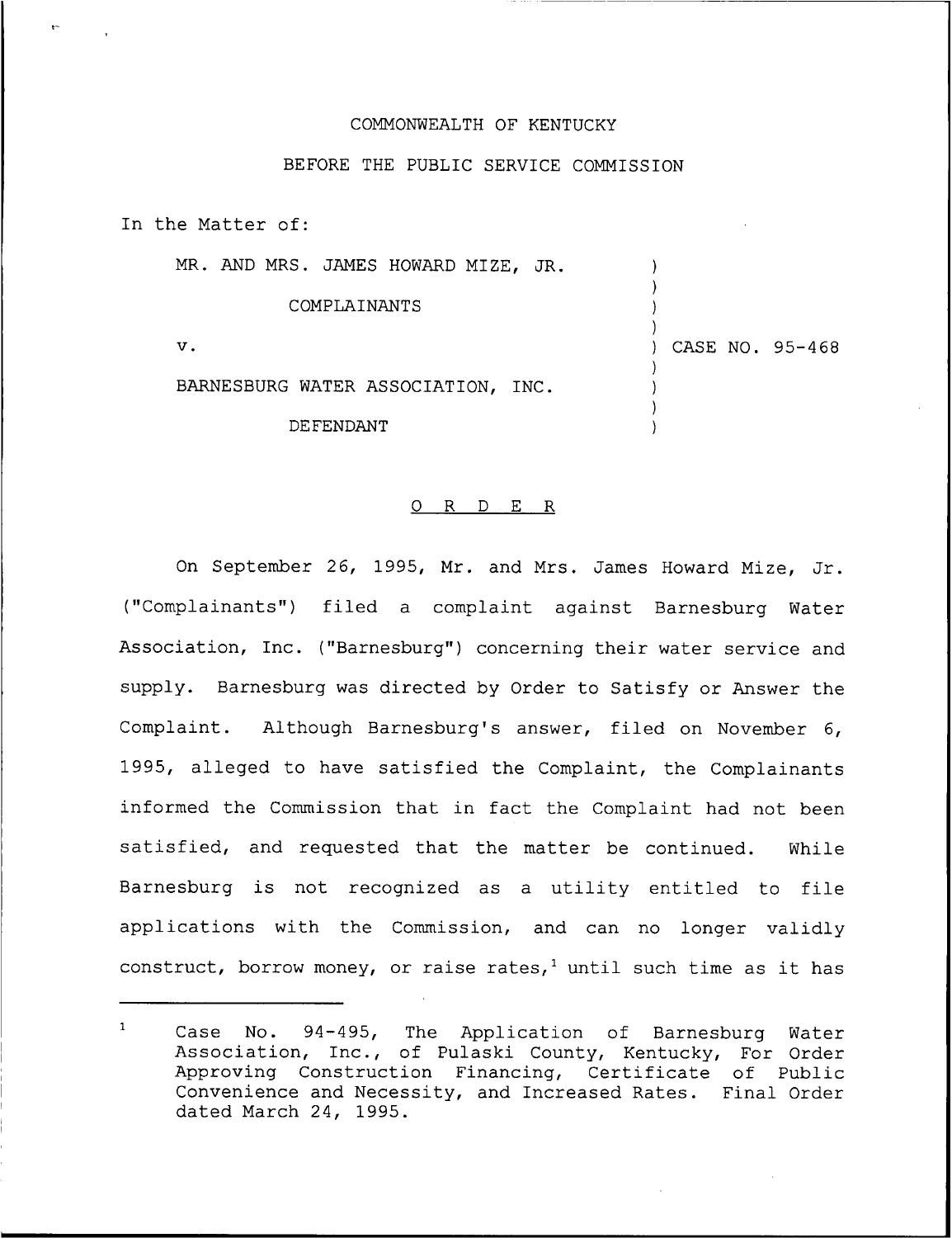completed its merger with South Eastern Water Association, Inc. as ordered by both the Commission and the Franklin Circuit Court, it has <sup>a</sup> duty to provide continuous and adequate service to its customers.<sup>2</sup>

As further proceedings appeared necessary, the Commission on January 25, 1996, scheduled a hearing for March 6, 1996. The Commission also issued a request for data on February 15, 1996, to which Barnesburg responded with a Motion to Delay Hearing. The hearing was delayed until March 20, 1996, on which day the hearing proceeded. At the hearing, Barnesburg was requested to file additional data, in part because the data earlier filed by Barnesburg was of no value. This data was received by the Commission on April 19, 1996.

As the Complainants did not have the data filed by Barnesburg on April 19, 1996, available to them prior to the March 20, 1996, hearing, the Commission finds that the Complainants should be given the opportunity to file comments concerning this data.

 $\overline{2}$ By order of the Franklin Circuit Court issued July 31, 1995, in Civil Action No. 92-CI-01151, Public Service Commission of Kentuckv v. Barnesbura Water Association, Inc., et al., which compels compliance with the Commission's Order of February 22, 1988, in Case No. 9967, The Proposed Merger of Barnesburg Water Association, Bronston Water Association, Elihu-Rush Branch Water Association, Nelson Valley Water Association, Oak Hill Water Association, Pleasant Hill Water District, Pulaski County Water District No. 1, Pulaski County Water District No. 2, and Tateville Water Association, Barnesburg must complete all legal requirements necessary to effect a merger with South Eastern by November 28, 1995.